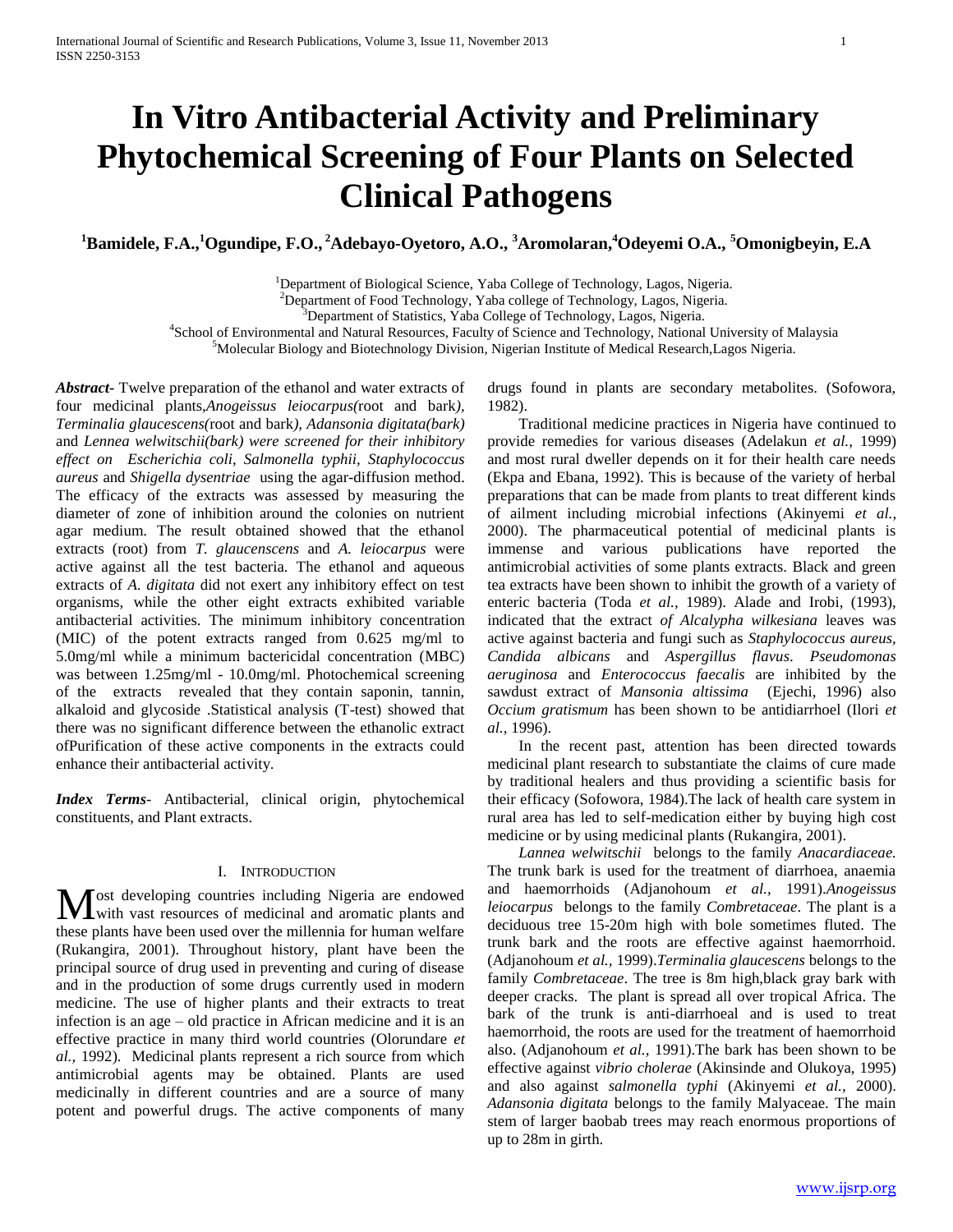With the current trend in biotechnology of plant tissue and with the emergence of antimicrobial resistance, it would appear that man might soon have to depend on herbs as sources of a number of antimicrobial agents. (Babalola, 1988). The aim of this research work was to find out possible antibacterial potential in the extracts of these plants against some clinical isolates.

#### II. MATERIALS AND METHODS

#### **Collection and Identification of plant sample.**

 The root and bark of the plant species *Anogeiossus leiocarpus* and *Terminalia glaucescens* and the bark of *Adansonia digitata* and *Lannea welwitschii* were sourced with the help of traditional herb sellers from their farms across western Nigeria.

 The plants were identified and authenticated at the Botany department, University of Lagos, Nigeria.

 **Preparation of plant extract**: The four plants were pulverized into fine powder. Their ethanol and aqueous extracts were prepared using the cold maceration and soxhlet extraction techniques. The cold extracts were dried under vacuum using the freeze drier while the hot extracts were concentrated to dryness at  $50^{\circ}$ C in the vacuum oven. 1g portion of each dried extract was reconstituted in 100ml sterile distilled and sterilized using a 0.2µm membrane filter. The resulting sterile filtrate was transferred aseptically into a labeled sterile bottle and stored in the refrigerator at  $4^0C$  till needed for use.

 **Source of clinical pathogens:** Clinical bacterial isolates were obtained from the Molecular Biology and Biotechnology Division, Nigerian Institute of Medical Research, Lagos, Nigeria.The organisms included *Escherichia coli*, *Shigella dysenteriae Salmonella typhi* and *Staphylococcus aureus.* These were subcultured on Mac Conkey Agar at  $37^\circ$ c for 24 hr. Bacterial colonies on Mac Conkey Agar plates for each organism was emulsified in 3mls sterile saline and adjusted to obtain a concentration of  $1.5 \times 10^6$  cells/ ml.

 **Sensitivity test**: Agar well diffusion method was used to determine the antibacterial activity of the extracts. Wells of 7mm diameter were made into previously seeded Nutrient agar plates. Each well was filled with 0.1ml of each plant extract. The control experiment was setup using sterile distilled water and 75% ethanol. The plates in duplicated were incubated at  $37^{\circ}$ C for 24 hrs. The diameter of zones of inhibition was measured and expressed in millimeter (mm).The transparently cleared zones showed bactericidal activity while the cleared zones containing micro colonies showed bacteriostatic activity.

## **Determination of Minimum Inhibitory Concentration (MIC) AND Minimum Bactericidal Concentration (MBC)**

 The minimum inhibitory concentration of the active extracts was determined by diluting the extracts in nutrient both to give concentrations of 10.0, 5.0, 2.5, 1.25, 0.625 and 0.313. While 2ml of sterilize extract was added to the first tube containing 2ml of nutrient broth. The tube was shaken and 2ml transferred aseptically to the next tube containing the same quantity of broth. This was done until serial dilution was achieved in the last tube i.e. the sixth tube. An aliquot of 1ml of bacterial suspension  $(1.5x10<sup>6</sup>)$  was inoculated into each tube .The control tubes were inoculated with same quantity of sterile distilled water and 75% ethanol respectively .All tubes were incubated at  $37^{\circ}$ C for 24 hours. The minimum inhibitory concentration was regarded as the lowest concentration of the extract that did not permit any visible growth when compared with the control tube. The minimum bactericidal concentration was determined by culturing the content of the tubes, which had no visible growth on MacConkey Agar, the plates were incubated at  $37^{\circ}$ C for 24 hours. The lowest concentration of the extract, which did not produce any bacterial colony, was regarded to be the minimum bactericidal concentration (Alade and Irobi, 1993).

 **Phytochemical screening of plant extracts**:The reconstituted extracts were evaluated for the presence of alkaloid, tannin, glycoside, flavonoid and saponin using the procedure described by Okerulu and Chinwe,2001.

#### III. RESULTS

#### **SENSITIVITY TEST**

 Two extracts were able to produce clear zones against all the test organisms indicating bactericidal activity. These are the ethanol extracts of *A. leiocarpus* (Fig 1) and *T. glaucescens* (Fig 1). Two extracts were not inhibitory to all the test organisms, i.e. the ethanol and water extract of *Adansonia digitata*, however, eight of the extracts exhibited bacteriostatic properties.

## **Determination of MIC and MBC**

 The minimum inhibitory concentration of the extracts varied between 0.625 mg/ml - 5.0 mg/ml while a range between 1.25 mg/ml - 10.0 mg/ml was recorded for the minimum bactericidal concentration (Table1).

 **Phytochemical properties of plants extracts**: The screening revealed that flavonoid was not detected in any sample while Some of the extracts showed the presence of glycoside, alkaloid, saponin and tannin (Table2).

| <b>Sample</b> | Еc                |        | Sa                       |                          |            | $\sim$<br>м   |                        | Sd                      |  |
|---------------|-------------------|--------|--------------------------|--------------------------|------------|---------------|------------------------|-------------------------|--|
|               | <b>MIC</b><br>мвс |        | <b>MIC</b><br><b>MBC</b> |                          | MIC<br>MBC |               | <b>MIC</b><br>MBC      |                         |  |
|               | 0.625             | ل که د | 0.625                    | $\overline{\phantom{a}}$ | ∗          |               | $\cap \subset$<br>1.23 | $\cap$ $\vdash$<br>ر. ۷ |  |
|               | 0.625             | 1.25   | $\gamma$<br>ل که با      | ر. ت                     | 2.50       | 5.0           | 5.0                    | 10.0                    |  |
| $\bf{H}$      | 1.25              | ر. ک   | 1.25                     | -                        | 0.625      | 25<br>ل که با | 0.625                  | ر…                      |  |

L  $2.5$  -  $| * \cdot |$  2.50  $| 5.0$  -  $| -$ 

## **TABLE1: Minimum inhibitory concentration (MIC) and Minimum bactericidal concentration (MBC) expressed in mg/ml**

Ec = *Escherichia coli*; Sa = *Staphylococcus aureus;* St = *Salmonella typhi* Sd = Shigella dysenteriae; - = No MIC/MBC; \* = Not tested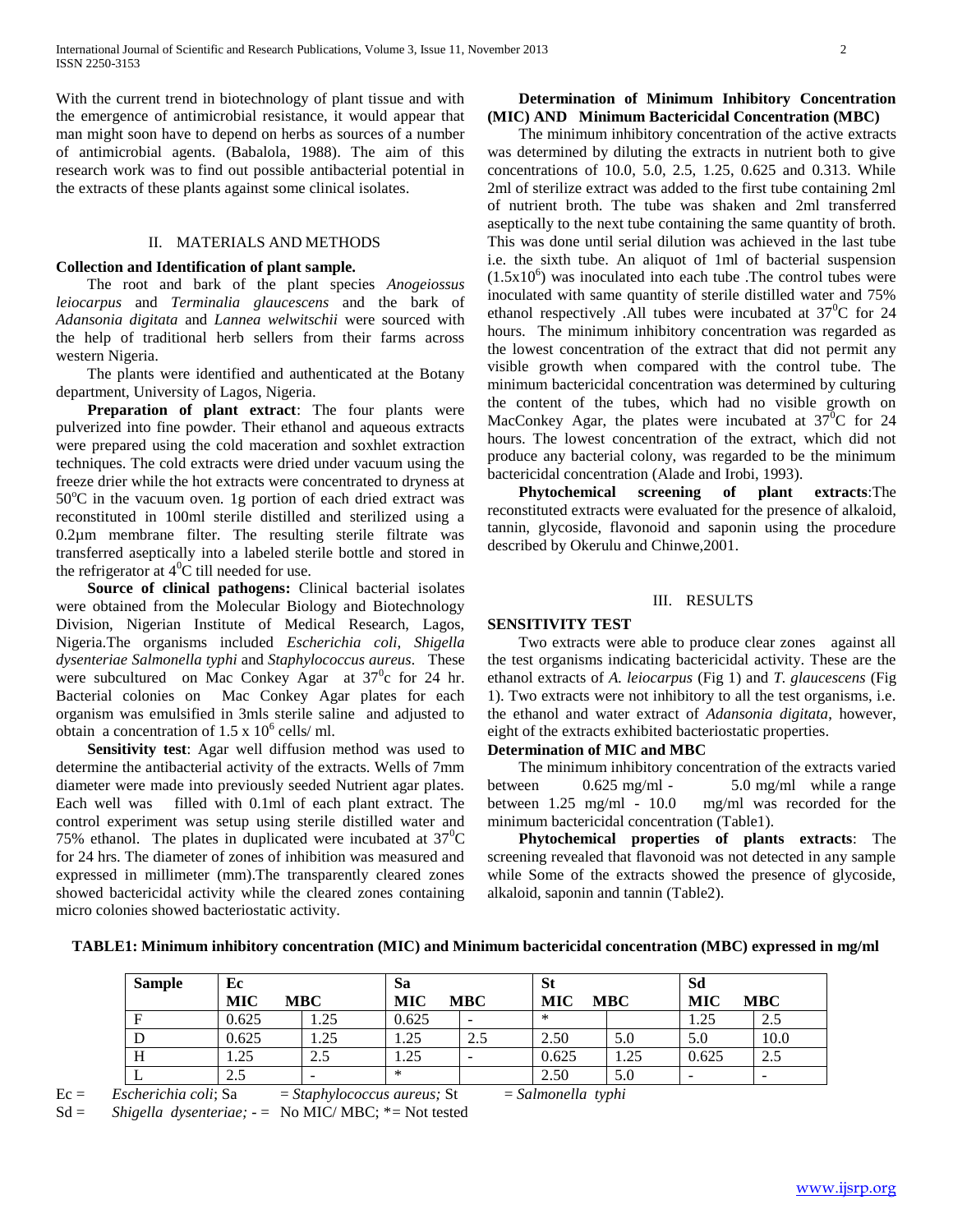| <b>Extract</b> | <b>Tannin</b>                | Flavonoid                    | <b>Alkaloid</b>          | <b>Saponin</b> |                          | Glycoside                |
|----------------|------------------------------|------------------------------|--------------------------|----------------|--------------------------|--------------------------|
|                | FeCl <sub>3</sub>            |                              |                          | Frothing       | Emulsion                 |                          |
| A              | ۰                            | $\overline{\phantom{a}}$     | $\overline{\phantom{a}}$ | $^{+}$         | $+$                      | $+$                      |
| $\bf{B}$       | -                            | $\overline{\phantom{a}}$     | $+$                      | -              | $\overline{\phantom{a}}$ | $^{+}$                   |
| $\mathbf C$    | -                            | $\overline{\phantom{a}}$     | $\overline{\phantom{a}}$ | $^{+}$         | $+$                      | $^{+}$                   |
| D              | -                            | $\overline{\phantom{a}}$     | $+$                      | $^{+}$         | $^{+}$                   | $^{+}$                   |
| E              | $+$                          | -                            | $\overline{\phantom{a}}$ | $^{+}$         | $+$                      | $\overline{\phantom{a}}$ |
| $\mathbf{F}$   | $+$                          | $\overline{\phantom{a}}$     | $+$                      | $+$            | $+$                      | $\overline{\phantom{a}}$ |
| G              | $^{+}$                       | $\overline{\phantom{a}}$     | $\overline{\phantom{a}}$ | $^{+}$         | $^{+}$                   | -                        |
| H              | $+$                          | $\overline{\phantom{a}}$     | $\overline{\phantom{a}}$ | $^{+}$         | $+$                      | $\overline{\phantom{a}}$ |
|                |                              | $\qquad \qquad \blacksquare$ | -                        | $+$            | $+$                      | -                        |
|                | $\qquad \qquad \blacksquare$ | $\overline{\phantom{a}}$     | $+$                      | $^{+}$         | $+$                      | $+$                      |
| $\bf K$        | -                            | -                            | $\overline{\phantom{a}}$ | $+$            | $+$                      | $^{+}$                   |
| L              | -                            | -                            | $+$                      | $^{+}$         | $+$                      | $+$                      |



 $+=$  present;  $=$  absent



Figure 1: Antibacterial Activity of the Medicinal Plants Used Against the Test Organisms

B =*Anogeissus leiocarpus* (Bark) Ethanol extract; D *= Anogeissus leiocarpus* (Root) Ethanol extract; F = *Terminalia glaucessens* (Bark) Ethanol extract; G = *Terminalia glaucessens* (Root) Water extract; H = *Terminalia glaucessens* (Root) Ethanol extract; L = *Lannea welwitschii* (Bark) Ethanol extract

#### IV. DISCUSSION

 Results obtained in this study showed that ethanol extracts of *A. leiocarpus* and *T. glaucescens* clearly showed that the extracts were inhibitory to all the test isolates in varying degrees. It was shown in this study that the ethanolic extract is more potent than aqueous extract. The relatively high potency of the ethanol extract may be attributed to the dissolving power of alcohols over water. (Majorie, 1999). This can also be deduced to the ability of the ethanol to extract more secondary plant metabolites which are believed to exert antibacterial activity on the test isolates (Nwinyi *et al.,* 2009).It had earlier been reported by several investigators that these plants contain antimicrobial substances (Adjanohoum *et al.,* 1999, Ilori *et al*., 1996, Akinyemi *et al*.,2000, and Okujaga, 2005). Eight of the extracts were weakly inhibitory to almost all the test isolates, while two extracts were not inhibitory to all the test isolates used i.e. the ethanol and aqueous extracts of *A. digitata*. This conforms to the report of Kubmarawa *et al.,* 2007.Failure of these extracts to exert antibacterial effect on the test isolates is not enough to conclude that the plant does not contain substances that can exert antibacterial activity against the test organisms because the potency of the extract depends on the method used to obtain the